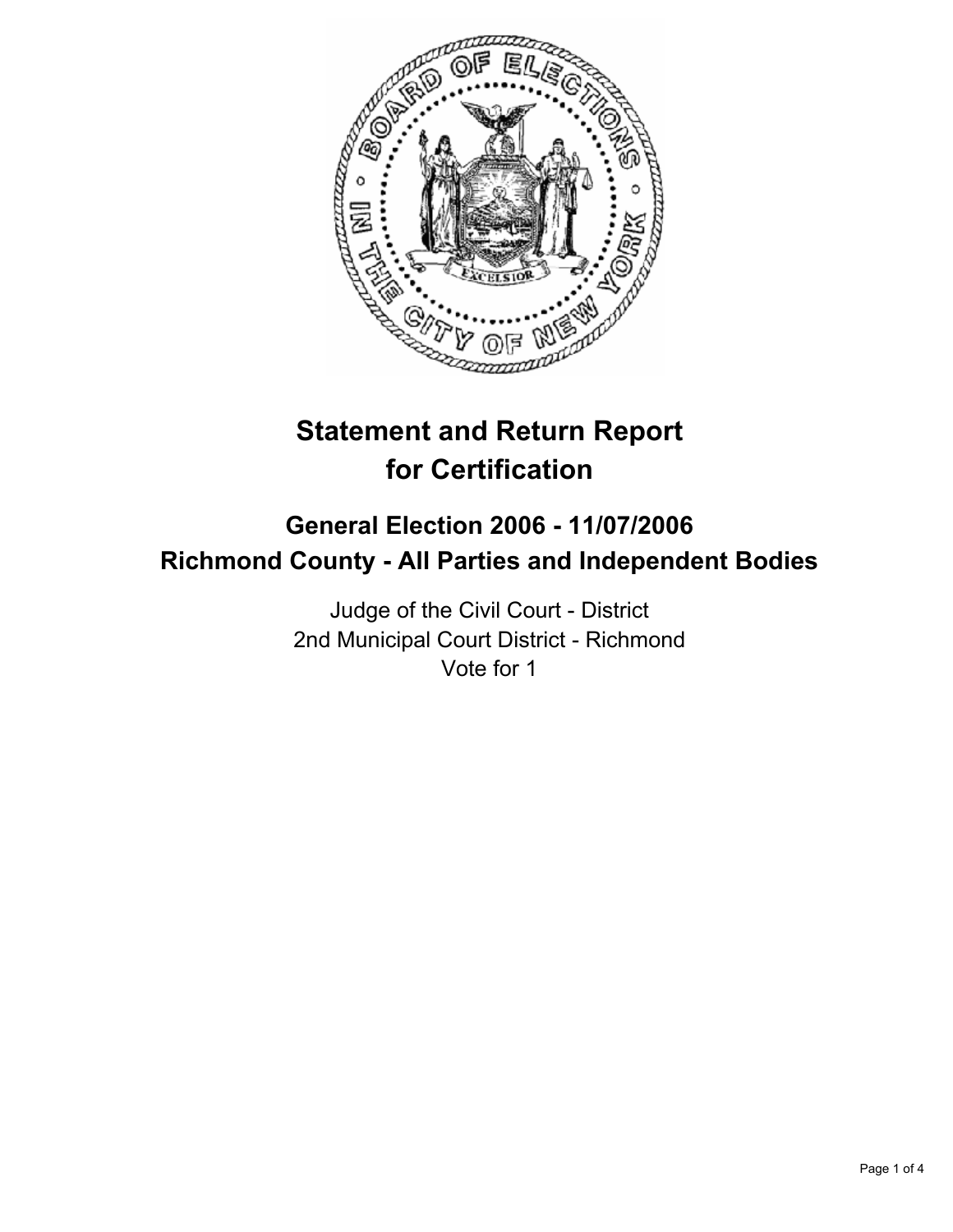

## **Assembly District 60**

| <b>PUBLIC COUNTER</b>             | 14,691 |
|-----------------------------------|--------|
| <b>EMERGENCY</b>                  |        |
| ABSENTEE/MILITARY                 | 594    |
| AFFIDAVIT                         | 156    |
| <b>Total Ballots</b>              | 15,467 |
| PHILIP S STRANIERE (REPUBLICAN)   | 5,945  |
| PHILIP S STRANIERE (DEMOCRATIC)   | 5,483  |
| PHILIP S STRANIERE (INDEPENDENCE) | 349    |
| PHILIP S STRANIERE (CONSERVATIVE) | 864    |
| <b>Total Votes</b>                | 12,641 |
| Unrecorded                        | 2,826  |
|                                   |        |

#### **Assembly District 61**

| PUBLIC COUNTER                    | 3,540 |
|-----------------------------------|-------|
| <b>EMERGENCY</b>                  | 0     |
| ABSENTEE/MILITARY                 | 109   |
| AFFIDAVIT                         | 94    |
| <b>Total Ballots</b>              | 3,754 |
| PHILIP S STRANIERE (REPUBLICAN)   | 507   |
| PHILIP S STRANIERE (DEMOCRATIC)   | 2,195 |
| PHILIP S STRANIERE (INDEPENDENCE) | 87    |
| PHILIP S STRANIERE (CONSERVATIVE) | 84    |
| <b>Total Votes</b>                | 2,873 |
| Unrecorded                        | 881   |

#### **Assembly District 62**

| PUBLIC COUNTER                    | 24,069 |
|-----------------------------------|--------|
| <b>EMERGENCY</b>                  | 64     |
| ABSENTEE/MILITARY                 | 736    |
| <b>AFFIDAVIT</b>                  | 265    |
| <b>Total Ballots</b>              | 25,156 |
| PHILIP S STRANIERE (REPUBLICAN)   | 11,973 |
| PHILIP S STRANIERE (DEMOCRATIC)   | 7,261  |
| PHILIP S STRANIERE (INDEPENDENCE) | 623    |
| PHILIP S STRANIERE (CONSERVATIVE) | 1,540  |
| KATHLEEN GORMAN (WRITE-IN)        |        |
| KEITH PARASCANDOLA (WRITE-IN)     |        |
| MICHAEL ZAMBARDA (WRITE-IN)       |        |
| <b>Total Votes</b>                | 21,400 |
| Unrecorded                        | 3,756  |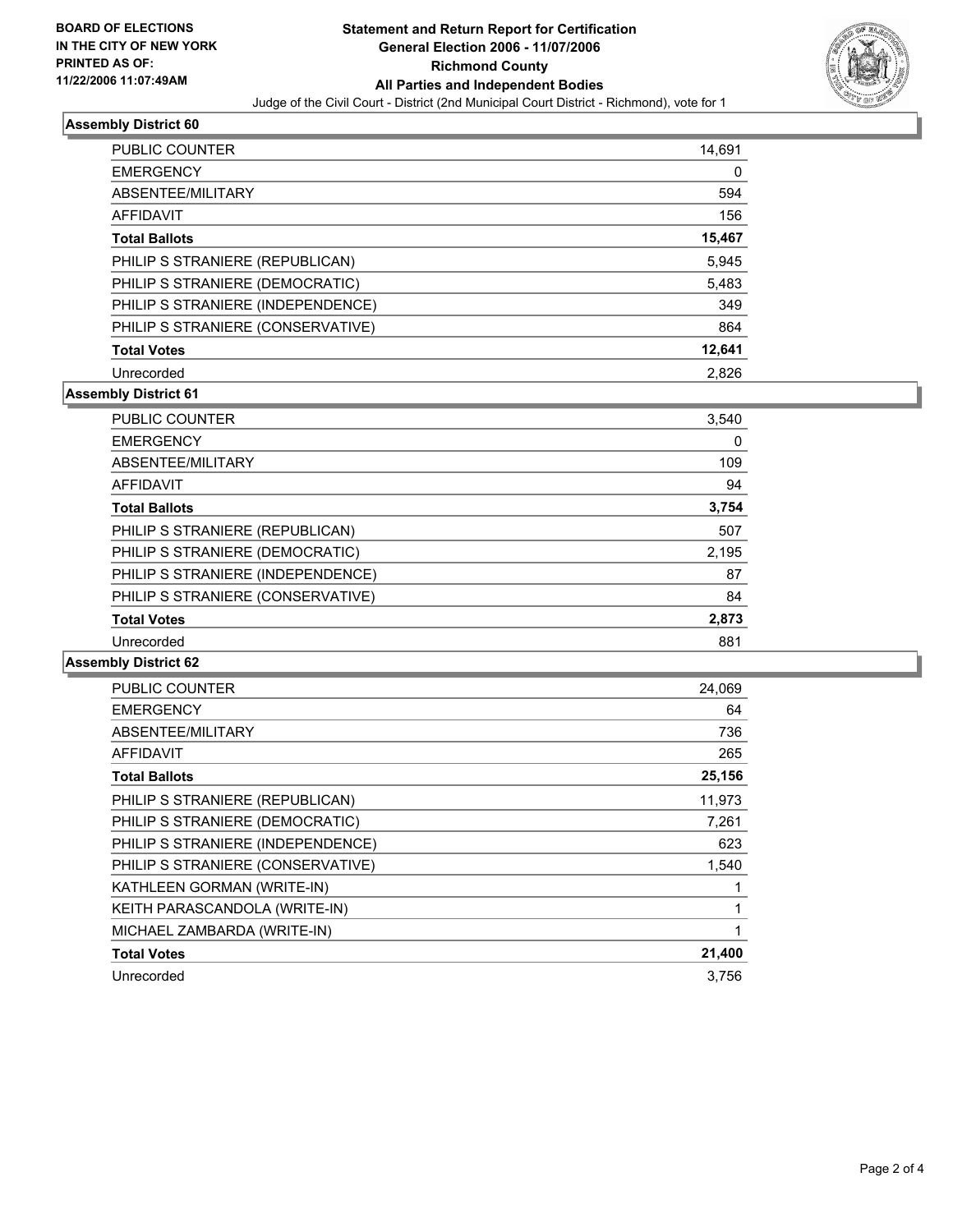

# **Assembly District 63**

| PUBLIC COUNTER                    | 11,523 |
|-----------------------------------|--------|
| <b>EMERGENCY</b>                  | 0      |
| ABSENTEE/MILITARY                 | 404    |
| <b>AFFIDAVIT</b>                  | 112    |
| <b>Total Ballots</b>              | 12,062 |
| PHILIP S STRANIERE (REPUBLICAN)   | 4,048  |
| PHILIP S STRANIERE (DEMOCRATIC)   | 5,161  |
| PHILIP S STRANIERE (INDEPENDENCE) | 267    |
| PHILIP S STRANIERE (CONSERVATIVE) | 515    |
| DAN BONANNO (WRITE-IN)            |        |
| <b>Total Votes</b>                | 9,992  |
| Unrecorded                        | 2,070  |